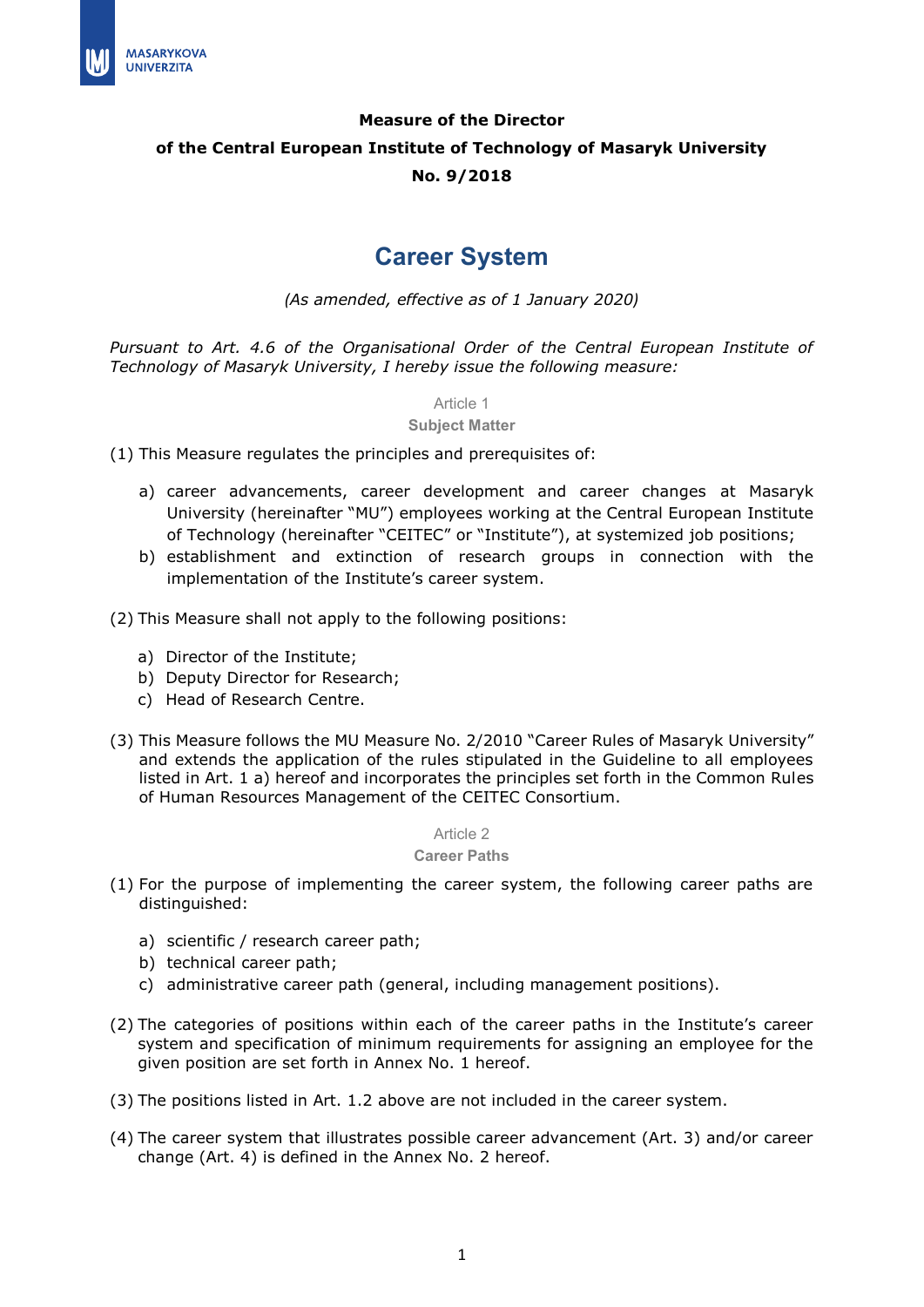

#### Article 3

#### **Career Advancement**

- (1) Career advancement means a change of the employee's assignment to a higher level or similar systemized position within the given career path.
- (2) Career advancement to a higher level systemized position takes place on the basis of a tender organized in compliance with the Regulations on Competitive Selection Procedures at Masaryk University. The tender process is further specified in the Director's Measure No. 5/2016 "Rules of Tenders for Employee Recruitment".
- (3) Career advancement to the position of a specialized employee or specialized technical employee within the scientific/research career path or technical career path or to any position within the administrative career path can be performed by means of priority assignment to a vacated systemized position, subject to the consent of the line supervisor of the given position.
- (4) The position of a postdoc researcher cannot be filled by a person who worked at the Institute in the period of 2 years immediately preceding the tender as a PhD student or who, during the same period, completed a doctoral study program at MU, having the (main) supervisor at CEITEC MU in the same time.

### Article 4

#### **Career Change**

- (1) A career change means a change of the employee's career path, either from scientific to technical, or from scientific or technical to administrative.
- (2) The transfer from scientific to technical or administrative career path, and from technical to administrative career path within the Institute is possible at any stage of the employee's career.
- (3) If an employee wishes to make a career change, he/she may request priority assignment to a vacated systemized position of a category different from his/her current career path, subject to the consent of the line supervisor of the given position.

#### Article 5

#### **Career Development**

- (1) Career development means personal professional and qualification growth of employees, not directly associated with a change in the employee's position.
- (2) Career development is supported mainly by means of consultations, mentoring and participation in additional education activities organized by the Institute, MU or by another institution. Participation in knowledge exchange activities is also supported (i.e., seminars, conferences, etc.), as well as internships at other institutions, and implementation of measures aimed at adjusting the conditions of work tasks' performance during the time of preparation for achieving any qualifications acknowledged by the state or otherwise certified qualifications.
- (3) Employees are entitled to consultations, personal development support, and advisory support related to their career development by their line supervisor. The Institute also supports establishment of further relations between the mentor and the mentee, both within and outside the Institute. In the case of PhD students, mentoring is also provided by the supervisor and the student ombudsman of the PhD School.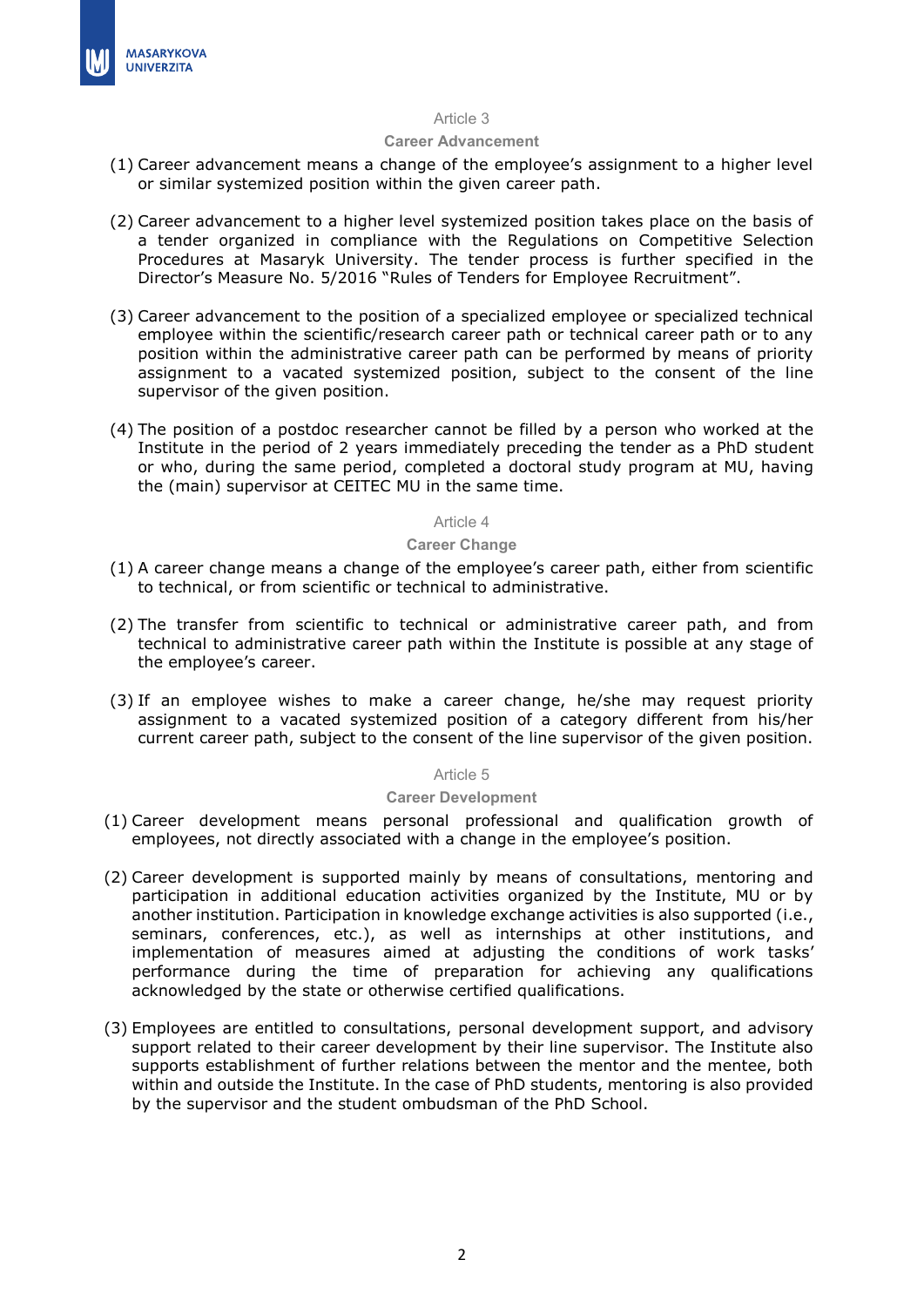#### Article 6

#### **Research Groups**

- (1) A research group, as a worksite within the organizational structure of the Institute, is inseparably interconnected with the person of the Research Group Leader, who is selected in an international tender in order to create and lead the research group carrying out scientific research in the field of specialization that is determined by the Research Group Leader.
- (2) Organizational and procedural aspects of the selection process of the Research Group Leader are set forth in the Regulations on Competitive Selection Procedures at Masaryk University and in the internal regulations of the Institute.
- (3) The following types of research groups are distinguished:
	- a) Junior research groups, where the Research Group Leader is appointed to this position at the Institute for the first time during his/her career;
	- b) Senior research groups, where the Research Group Leader, prior to joining CEITEC, worked at the position of the Research Group Leader at another institution or where the research group is classified as senior on grounds of the advancement of the Research Group Leader from junior to senior position based on a recommendation resulting from an independent external evaluation.
- (4) A research group ceases to exist, based on the decision of the Director to change the organisational structure, issued in line with the Rules of Organisation of CEITEC MU:
	- a) as a consequence of departure of the Research Group Leader from the Institute (employment termination upon request of the Research Group Leader or based on mutual agreement, including retirement);
	- b) if it ceases to meet the standards of scientific excellence, as assessed by an independent external evaluation;
	- c) if it ceases to meet the requirement for the minimum size of the research group set forth in Art. 3 of the Director's Measure No. 4/2016 "Rules for Jobs Systemisation".
- (5) A junior research group also ceases to exist, based on the decision of the Director to change the organisational structure issued in line with the Rules of Organisation of CEITEC MU, if a decision on its cancellation is made based on a recommendation resulting from an independent external evaluation, because its activities and results after 4 - 5 years of its existence do not guarantee its successful operation at the level of a senior research group. In justified cases, the independent external evaluation may also provide an additional time period of up to 2 years for eliminating any deficiencies, provided that they are capable of remedy.
- (6) If required by the economic situation of the Institute, the Director may order an independent external evaluation, aimed at determining the research groups to be cancelled (in line with the Rules of Organisation of CEITEC MU), taking into consideration certain pre-determined criteria reflecting, in particular, the evaluation of research groups in the most recent Common Evaluation of Scientific Excellence of CEITEC, the relation of the given research group to the strategic goals and topics of the Institute, as set forth in the applicable strategic plan, the expected future prospects of the given research group, taking into consideration the general reasons of extinction of research groups pursuant to paragraph 4 above, or the operational requirements associated with satisfying the needs of individual research groups.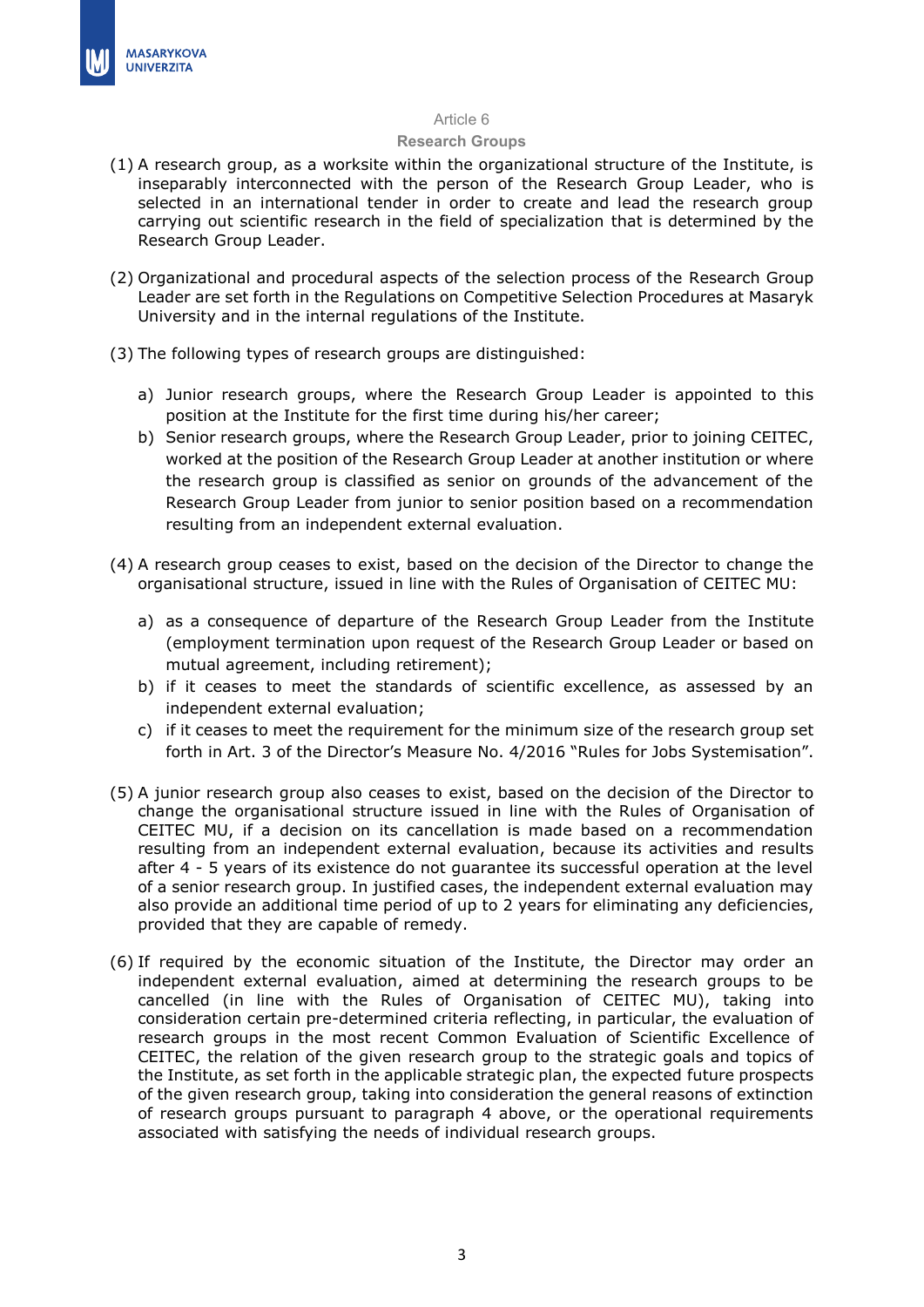

### Article 7

**Notification Obligation and Discussion of the Research Group Prospects**

- (1) The Head of Research Group is obliged to notify the Director without delay of his/her intention to leave the Institute [Art. 6.4 a) above].
- (2) If the Head of Research Group is supposed to become entitled to retirement during the upcoming two years, the Director shall discuss with the Head of Research Group, his/her future prospects of the research group in view of the personal and professional intentions of the Head of Research Group. Based on such discussion, the Director may decide on transferring the research group into the mode of operation pursuant to Art. 5.2 of Measure No. 6/2016 "Internal Budget Rules", irrespective of whether another decision has already been made pursuant to the aforementioned provision of the given Measure or if any of the facts listed in Art. 6.4 a) hereof have formally occurred, if it is likely, taking into consideration the outcome of the discussion pursuant to the preceding sentence, that such fact will occur in a medium-term future.

#### Article 8

## **Common and Temporary Provisions**

- (1) For the purposes of this Measure, an independent external evaluation means evaluation performed by the International Scientific Advisory Board of CEITEC or, if the mechanism of the International Scientific Advisory Board of CEITEC cannot be applied, evaluation performed by another international scientific panel composed in a similar manner and selected by the Director after discussion by the Scientific Board of the Institute.
- (2) If the decision of cancellation of a research group has been made or can be expected to be made as a consequence of any of the facts presumed by this Measure, no new employees or PhD students may be recruited to the given research group and no new applications for grants within CEITEC MU may be filed, and no future obligations may be undertaken by the given worksite (such as participation in any other projects, etc.); at the same time, further steps must be taken, as necessary, for termination of the research group's activities.

### Article 9

## **Final Provisions**

- (1) The career system applies to staff employees of CEITEC MU to the fullest extent. In the case of other than staff employees, as well as research groups classified as joint scientific worksite pursuant to Art. 3.8 of the Director's Measure No. 4/2016 – Rules for Jobs Systemisation, the career system is applied to an adequate extent, with the possibility of reflecting the career system rules applied at the given worksite.
- (2) The career system stipulated by this Measure does not apply to the cases when a research group is dissolved on the basis of the Institute strategy plan or its amendment (updated version).
- (3) The requirements applicable to any particular position under the career system shall be assessed reasonably, i.e. non-fulfilment of certain general requirements for the given position shall not constitute a reason for employment termination, but the documentation or completion of alternative skills or practical experience shall be expected.
- (4) An exceptions from the career system rules may only be approved by the Director of CEITEC MU, based on a justified request of the head of the respective site.
- (5) The Scientific Secretary shall be responsible for the interpretation of this Measure.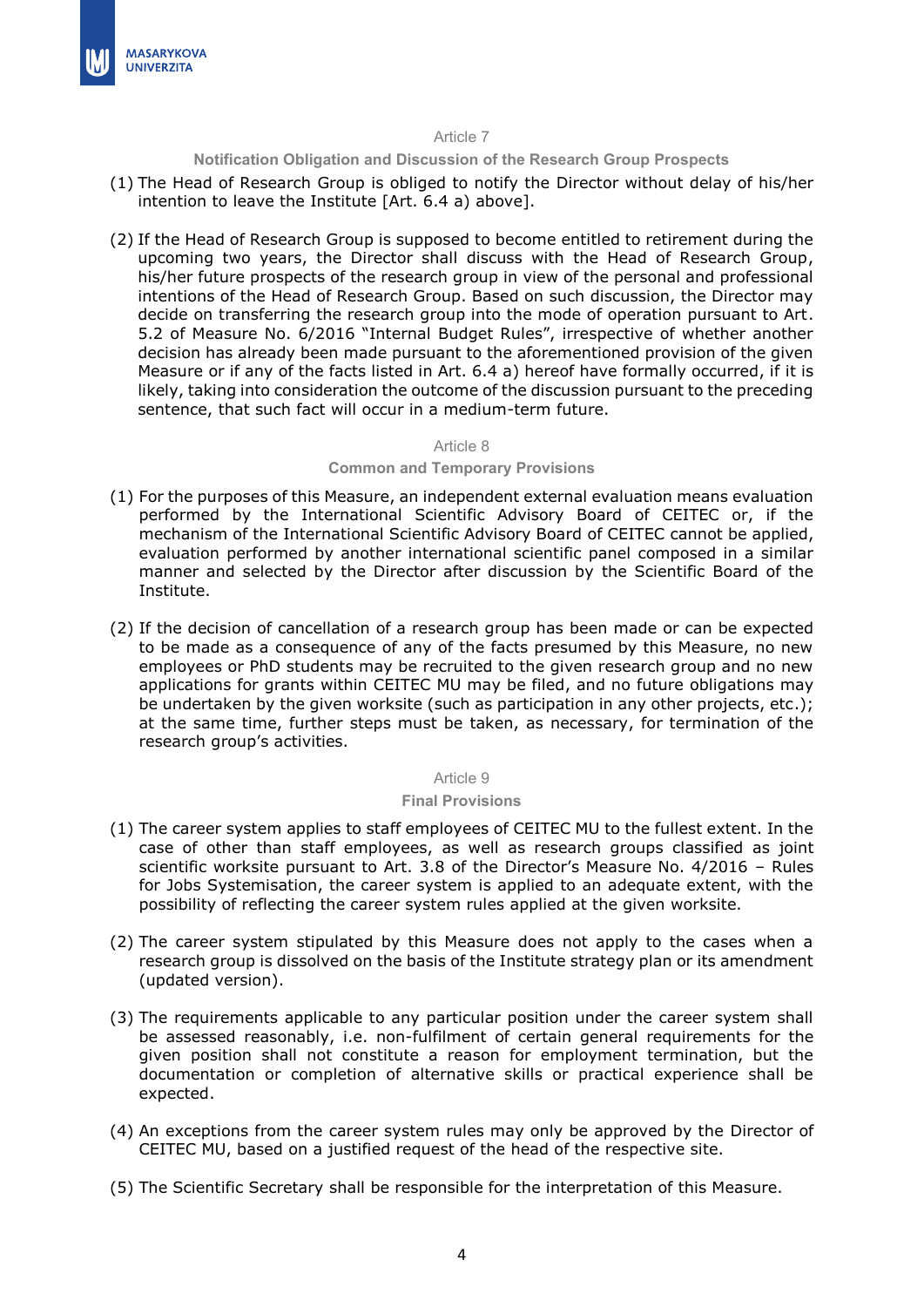

- (6) The Deputy Director for Research and the Deputy Director for Administration are appointed to supervise the observance of this Measure within the scope of their respective responsibilities.
- (7) This Measure shall become valid as of the execution date hereof.
- (8) This Measure shall become effective as of 1 April 2019, except for the provisions of Art. 3.4 that shall become effective as of 1 September 2019.

Annexes: No. 1 - Categories of Employees at CEITEC MU

No. 2 - Career Scheme of CEITEC MU

In Brno, on 18 December <sup>2018</sup> *Jiří Nantl*

*Director of the Institute*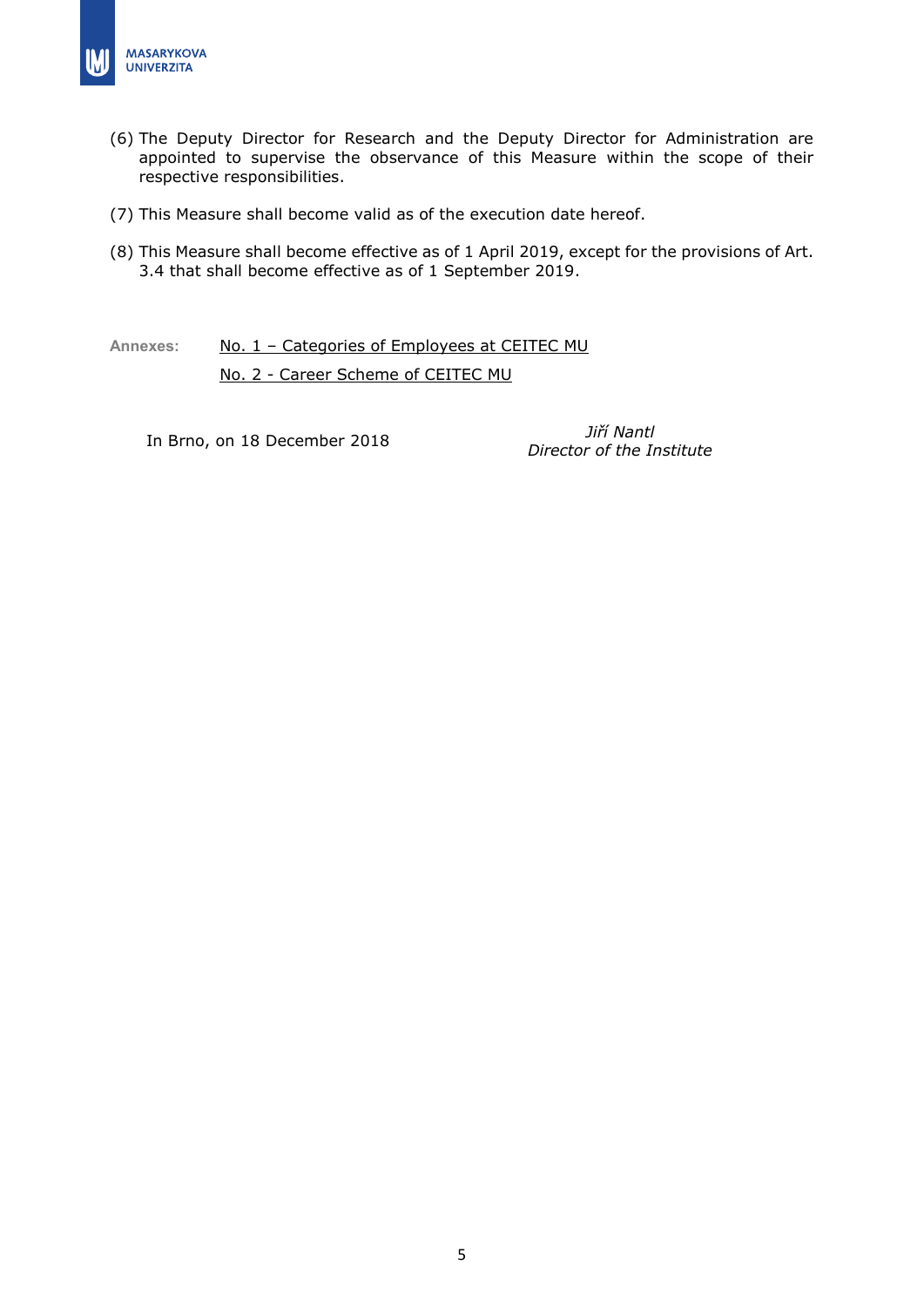| Type of<br><b>Career</b><br><b>Path</b> | <b>Position</b>                   | <b>Job Description</b>                                                                                                                                                                                                                                                                                                                                                                                                                                                                                                                                                                                                                                                                                                                                                                                                                                                                            | <b>Type of Employment</b><br><b>Relationship</b>                                                                                                                                                                                                                                                                                                                                                                                                                                                                                                                                                                                        | <b>General Minimum</b><br><b>Requirements for the Given</b><br><b>Position</b>                                                                                                                                                                                                                                                                                                                                                                                                                                                                                                                                                                                                                                                                                                                                                                                                                                                                                                                                                          |
|-----------------------------------------|-----------------------------------|---------------------------------------------------------------------------------------------------------------------------------------------------------------------------------------------------------------------------------------------------------------------------------------------------------------------------------------------------------------------------------------------------------------------------------------------------------------------------------------------------------------------------------------------------------------------------------------------------------------------------------------------------------------------------------------------------------------------------------------------------------------------------------------------------------------------------------------------------------------------------------------------------|-----------------------------------------------------------------------------------------------------------------------------------------------------------------------------------------------------------------------------------------------------------------------------------------------------------------------------------------------------------------------------------------------------------------------------------------------------------------------------------------------------------------------------------------------------------------------------------------------------------------------------------------|-----------------------------------------------------------------------------------------------------------------------------------------------------------------------------------------------------------------------------------------------------------------------------------------------------------------------------------------------------------------------------------------------------------------------------------------------------------------------------------------------------------------------------------------------------------------------------------------------------------------------------------------------------------------------------------------------------------------------------------------------------------------------------------------------------------------------------------------------------------------------------------------------------------------------------------------------------------------------------------------------------------------------------------------|
|                                         | <b>Head of Research</b><br>Centre | Pursuant to Art. 1.2 c) hereof, this Measure does not apply to this particular position.                                                                                                                                                                                                                                                                                                                                                                                                                                                                                                                                                                                                                                                                                                                                                                                                          |                                                                                                                                                                                                                                                                                                                                                                                                                                                                                                                                                                                                                                         |                                                                                                                                                                                                                                                                                                                                                                                                                                                                                                                                                                                                                                                                                                                                                                                                                                                                                                                                                                                                                                         |
| Scientific/Research Positions           | Research Group Leader             | The position of the Head of<br>Research Group is described in<br>the Rules of Organisation of<br>CEITEC MU (Article 9.2):<br>presides the research group<br>a)<br>and is responsible for the<br>overall management of the<br>research group's activities in<br>line with the strategic plan of<br>the Institute, the concept of<br>the research group's focus<br>and activities approved upon<br>its establishment, and the<br>approved budget of the<br>research group;<br>prepares the draft budget of<br>b)<br>the research group;<br>defines<br>the criteria<br>for<br>C)<br>tenders for the research<br>group employees in line with<br>the internal regulations and<br>the personnel system<br>management;<br>proposes the establishment,<br>d)<br>changes and termination of<br>employment<br>of<br>the<br>employees allocated to the<br>research group, as well as<br>their remuneration. | Academic position.<br>Junior:<br>Employment agreement for a<br>definite period of time, with<br>evaluation after 4 - 5 years<br>and with a possibility of<br>extension, if allowed by the<br>current financial situation and<br>subject to the fulfilment of<br>conditions imposed on the<br>research group (see Art. 6.4<br>and 6.5 hereof).<br>Senior:<br>Employment agreement for<br>an indefinite period of time,<br>with evaluation after 4 years.<br>If the conditions imposed on<br>the research group (see Art.<br>6.4 hereof) are not fulfilled,<br>the group shall be transferred<br>a restricted mode of<br>to<br>operation. | Sufficient publication activity<br>corresponding to the current<br>stage of the employee's<br>career and to the field of<br>which<br>research<br>in<br>the<br>employee publishes his/her<br>work.<br>The employee should provide<br>evidence<br>of<br>long-term<br>international experience (of at<br>least 2 years) as a postdoc<br>intern or at a higher position.<br>Such international experience<br>should be demonstrated in the<br>form of scientific outputs<br>(publications) independent of<br>his/her PhD mentor.<br>It is expected that a candidate<br>for the group leader position is<br>hired outside of the Institute.<br>English knowledge at least at<br>the level of B2, according to<br>European<br>Reference<br>the<br>Framework.<br>Senior<br>Research<br>Group<br>Leader<br>should<br>provide<br>evidence of prior long-term<br>experience (typically of 5<br>years) at the position of the<br>research group leader.<br>Detailed<br>conditions<br>are<br>specified within the scope of<br>the announced tender. |

# Annex No. 1 - Categories of Employees at CEITEC MU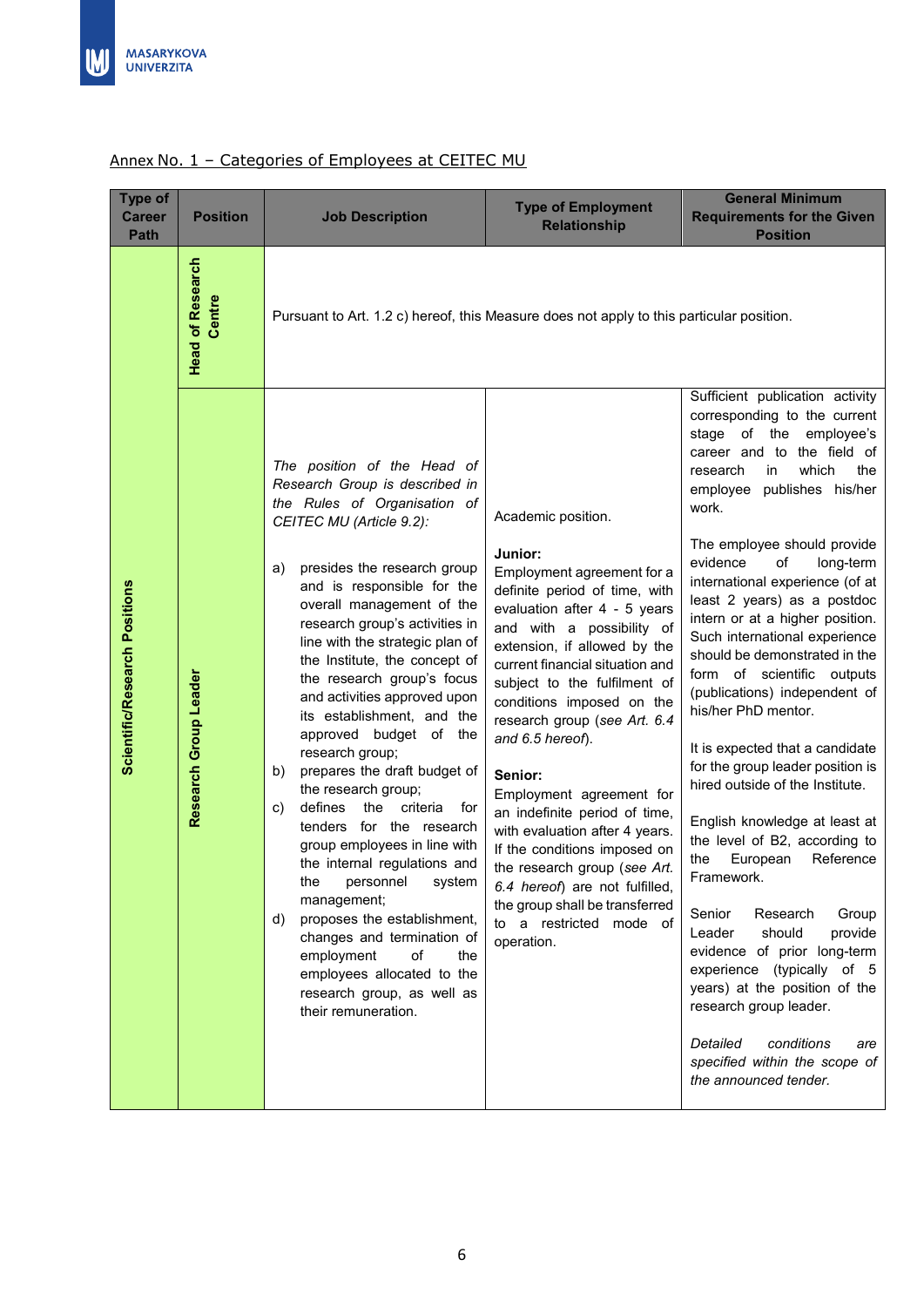| Staff Scientist (junior, senior, clinical) | A staff scientist participates in the<br>scientific,<br>performance<br>of<br>development<br>research<br>and<br>activities, particularly in terms of<br>specific<br>ensuring<br>parts<br>οf<br>research projects. Also, he/she<br>may be responsible for providing<br>unique expertise, depending on<br>his/her<br>skills<br>prior<br>and<br>knowledge. | Employment<br>agreement<br>concluded in a definite time<br>period of maximum 3 years,<br>possibility<br>with<br>a<br>оf<br>extension, subject to the<br>current financial situation and<br>the scientific performance of<br>the employee.<br>Typically non-academic<br>position.<br>At each stage of the scientific<br>career, it is possible to<br>transfer to the position of a<br>staff scientist corresponding<br>to the respective stage of the<br>preceding career:<br>PhD and lower degrees:<br>junior staff scientist<br>Postdoc<br>and<br>higher<br>$\overline{\phantom{a}}$<br>positions: senior staff<br>scientist<br>Employees involved in<br>clinical research: clinical<br>staff scientist. | Sufficient publication activity<br>corresponding to the current<br>stage of the<br>employee's<br>career and to the field of<br>which<br>the<br>research<br>in<br>employee publishes his/her<br>work.<br>As a standard, the employee<br>should provide evidence of an<br>international stay.<br>English knowledge at least at<br>the level of B2, according to<br>European<br>Reference<br>the<br>Framework.<br>conditions<br>Detailed<br>are<br>specified within the scope of<br>the announced tender.                                                                                                                                                                                                                                                                                |
|--------------------------------------------|--------------------------------------------------------------------------------------------------------------------------------------------------------------------------------------------------------------------------------------------------------------------------------------------------------------------------------------------------------|-----------------------------------------------------------------------------------------------------------------------------------------------------------------------------------------------------------------------------------------------------------------------------------------------------------------------------------------------------------------------------------------------------------------------------------------------------------------------------------------------------------------------------------------------------------------------------------------------------------------------------------------------------------------------------------------------------------|---------------------------------------------------------------------------------------------------------------------------------------------------------------------------------------------------------------------------------------------------------------------------------------------------------------------------------------------------------------------------------------------------------------------------------------------------------------------------------------------------------------------------------------------------------------------------------------------------------------------------------------------------------------------------------------------------------------------------------------------------------------------------------------|
| Postdoc                                    | Participates<br>in the<br>research<br>carried out by the research team<br>and is responsible for a specific<br>assigned project.                                                                                                                                                                                                                       | Employment<br>agreement<br>concluded in a definite time<br>period of maximum 3 years,<br>with a possibility of extension<br>for, typically, 3 additional<br>years, subject to the current<br>financial situation (in relation<br>to implemented projects) and<br>the scientific performance of<br>the employee.<br>Non-academic position.                                                                                                                                                                                                                                                                                                                                                                 | Sufficient publication activity<br>corresponding to the current<br>stage of the<br>employee's<br>career and to the field of<br>which<br>the<br>research<br>in.<br>publishes his/her<br>employee<br>work.<br>PhD or similar degree.<br>Max. 8 years after PhD study<br>(maternity/parental leave is<br>not included in this period of<br>time).<br>Postdoc internship must take<br>place at a different institution<br>from the one where the PhD<br>study<br>took<br>place.<br>In<br>exceptional<br>cases,<br>a<br>second/additional internship<br>at the home institution may be<br>carried<br>out<br>after<br>the<br>completion of the first postdoc<br>internship.<br>English knowledge at least at<br>the level of B2, according to<br>European<br>Reference<br>the<br>Framework. |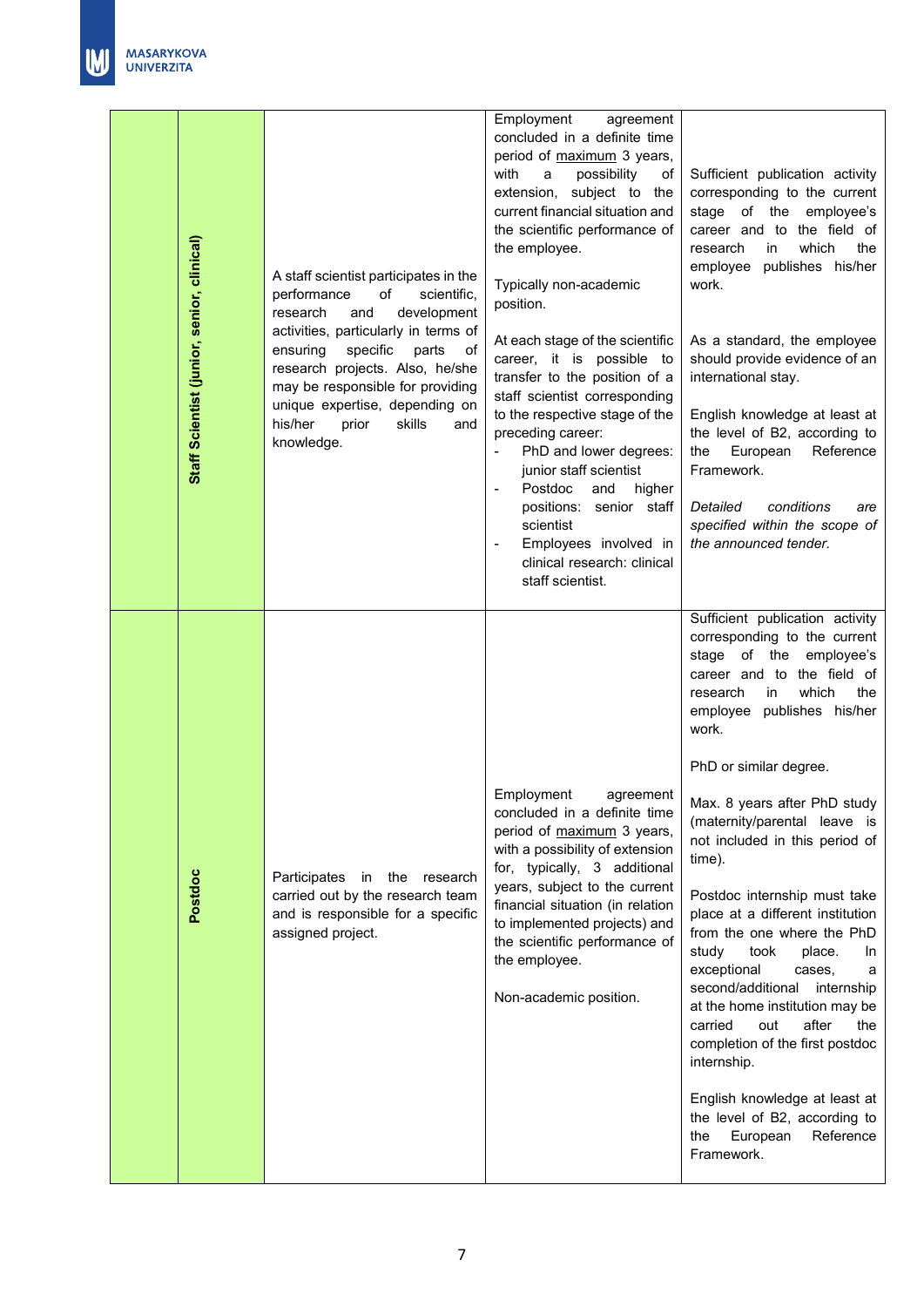|                            |                              |                                                                                                                                                                                                                                                                                                                                                                                                                                                                                        |                                                                                                                                                                                                                                                                                                                                                                                                                                                                                                                     | Detailed<br>conditions<br>are<br>specified within the scope of<br>the announced tender.                                                                                                                                                                                                                                                                    |
|----------------------------|------------------------------|----------------------------------------------------------------------------------------------------------------------------------------------------------------------------------------------------------------------------------------------------------------------------------------------------------------------------------------------------------------------------------------------------------------------------------------------------------------------------------------|---------------------------------------------------------------------------------------------------------------------------------------------------------------------------------------------------------------------------------------------------------------------------------------------------------------------------------------------------------------------------------------------------------------------------------------------------------------------------------------------------------------------|------------------------------------------------------------------------------------------------------------------------------------------------------------------------------------------------------------------------------------------------------------------------------------------------------------------------------------------------------------|
|                            | <b>PhD Student</b>           | Performs work on the research<br>project in which the PhD study is<br>related.<br>Actively cooperates in teaching<br>activities (i.e., lectures, seminars,<br>colloquia, etc.).                                                                                                                                                                                                                                                                                                        | position<br>The<br>be<br>can<br>performed within the labour<br>contract or as a part of study<br>duties.<br>The student is a member of<br>the research group, within<br>the scope of his/her work on<br>the PhD project.<br>In the case of a PhD student<br>that performed the position in<br>the employment relationship,<br>the labour contract can be<br>maintained or extended for a<br>reasonable period of time if it<br>is justified by the needs and<br>capabilities<br>of<br>the<br>the<br>research group. | Student of a doctoral study<br>program.<br>English knowledge at least at<br>the level of B2, according to<br>European<br>Reference<br>the<br>Framework.<br>Detailed<br>conditions<br>are<br>specified within the scope of<br>the announced tender and the<br>rules of the study program and<br>examination.                                                |
| <b>Technical Positions</b> | <b>Head of Core Facility</b> | The position of the Head of Core<br>Facility is described in the Rules<br>of Organisation of CEITEC MU<br>(Article 9.3).<br>Responsible for the strategic and<br>financial management of the<br>given worksite.<br>Creates adequate conditions for<br>the prosperity of the worksite,<br>actively promotes the worksite's<br>interests, including its advertising<br>and promotion. Takes care of<br>and<br>educational<br>career<br>development of employees (incl.<br>PhD students). | Employment<br>agreement<br>concluded typically in a<br>definite time period of 3<br>years, with a possibility of<br>extension, subject to the<br>current financial situation and<br>the scientific performance of<br>the employee and the overall<br>performance of the worksite.<br>Typically non-academic<br>position.                                                                                                                                                                                            | PhD or similar degree.<br>At least one year stay at<br>another<br>institution<br>as<br>a<br>postdoc intern, or a similar or<br>higher position.<br>English knowledge at least at<br>the level of B2, according to<br>the<br>European<br>Reference<br>Framework.<br>Detailed<br>conditions<br>are<br>specified within the scope of<br>the announced tender. |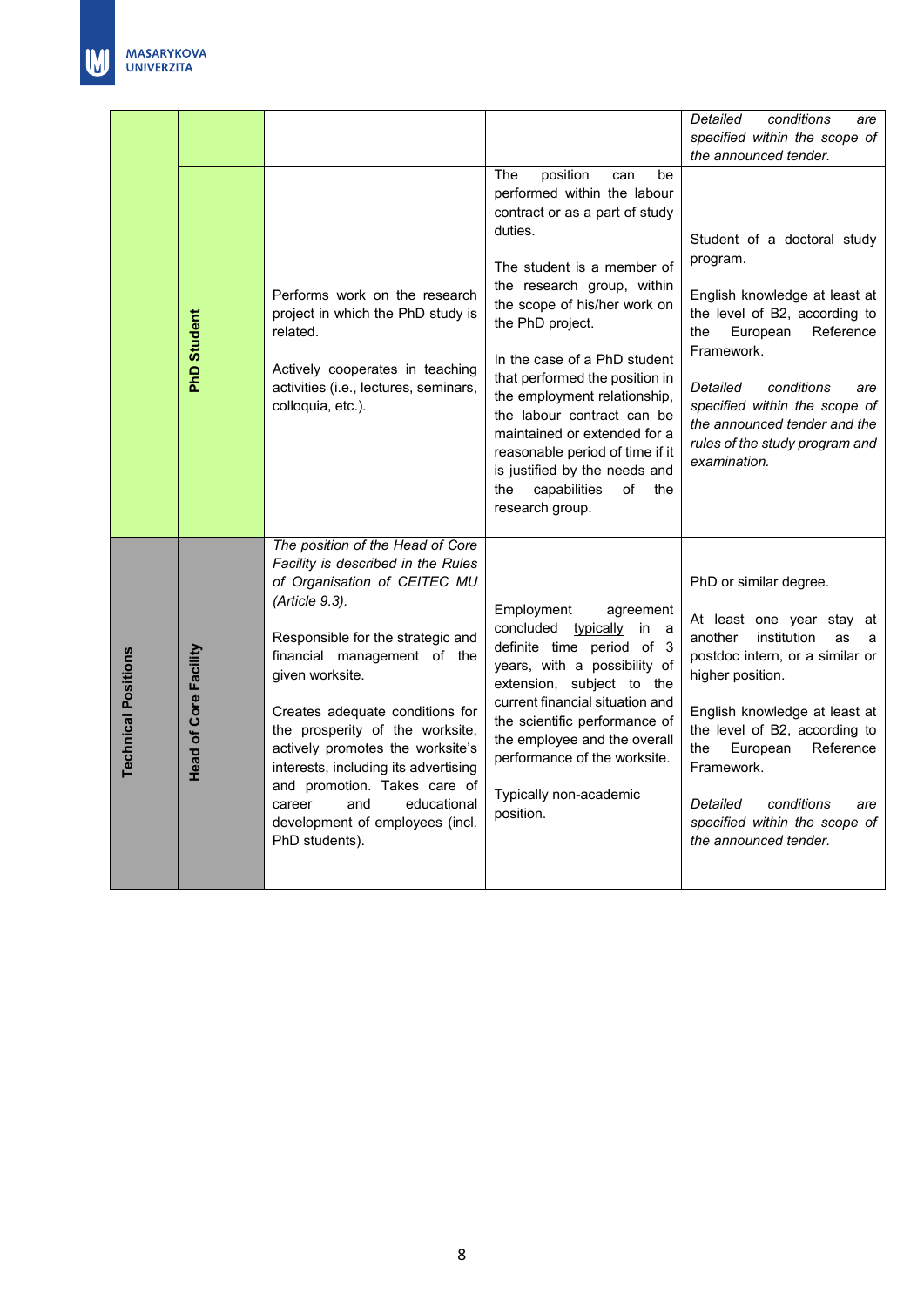| Specialised Technician            | As a member of the research<br>team, participates in the scientific<br>and research activities.                                                             | Employment<br>agreement<br>concluded<br>in either an<br>indefinite time period, or in a<br>definite time period, in the<br>case of positions established<br>connection<br>with<br>the<br>in<br>implementation of a specific<br>project. In such cases, the<br>employment agreement is<br>concluded<br>in<br>period<br>a<br>identical<br>the<br>project<br>to<br>implementation term.           | At least college education<br>(Bc., Mgr. degree).<br>English knowledge at least at<br>the level of B2, according to<br>Reference<br>European<br>the<br>Framework.<br>Detailed<br>conditions<br>are<br>specified within the scope of<br>the announced tender. |
|-----------------------------------|-------------------------------------------------------------------------------------------------------------------------------------------------------------|------------------------------------------------------------------------------------------------------------------------------------------------------------------------------------------------------------------------------------------------------------------------------------------------------------------------------------------------------------------------------------------------|--------------------------------------------------------------------------------------------------------------------------------------------------------------------------------------------------------------------------------------------------------------|
| Technician, Laboratory Technician | Participates in laboratory work,<br>including<br>routine<br>experiments<br>everyday<br>activities<br>and<br>necessary for ensuring laboratory<br>operation. | Employment<br>agreement<br>concluded<br>either<br>in in<br>an<br>indefinite time period, or in a<br>definite time period, in the<br>case of positions established<br>connection<br>with<br>the<br>in.<br>implementation of a specific<br>project. In such cases, the<br>employment agreement is<br>concluded<br>in<br>period<br>a<br>identical<br>the<br>project<br>to<br>implementation term. | At least secondary education.<br>English knowledge at least at<br>the level of B1, according to<br>European<br>Reference<br>the<br>Framework.<br>conditions<br>Detailed<br>are<br>specified within the scope of<br>the announced tender.                     |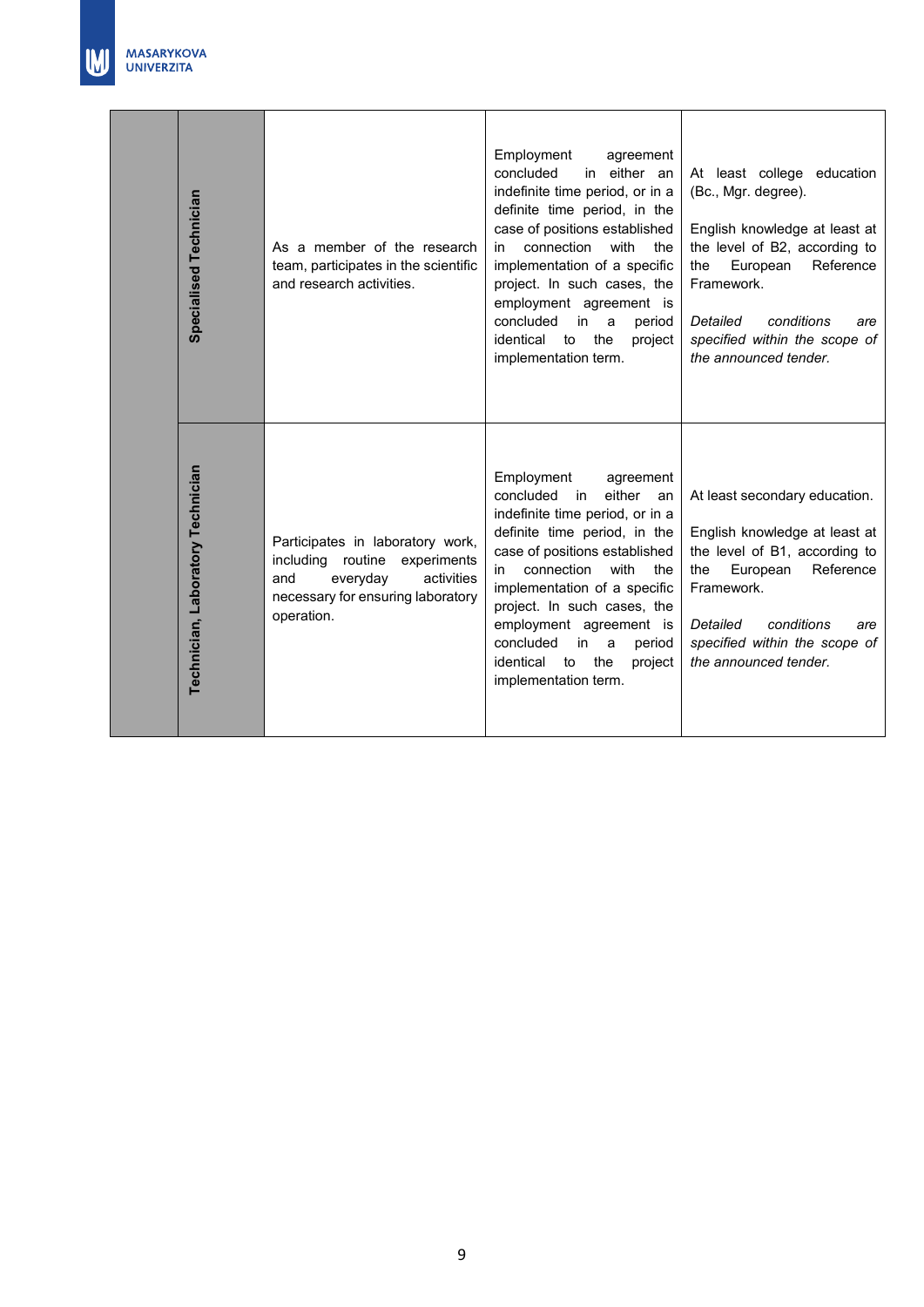| <b>inator</b><br>Coordi                                                                                                                                                                                                                                                                                                                              | Deputy Director for Administration, Head of the Director's Office, Head<br><b>Administrative Positions</b>                                                                                                                                                                                                                                                                                                                                                                                                                                                                                                                                  | Director,                                                                                  |
|------------------------------------------------------------------------------------------------------------------------------------------------------------------------------------------------------------------------------------------------------------------------------------------------------------------------------------------------------|---------------------------------------------------------------------------------------------------------------------------------------------------------------------------------------------------------------------------------------------------------------------------------------------------------------------------------------------------------------------------------------------------------------------------------------------------------------------------------------------------------------------------------------------------------------------------------------------------------------------------------------------|--------------------------------------------------------------------------------------------|
|                                                                                                                                                                                                                                                                                                                                                      | of Department, Secretary of the Institute, Scientific Secretary                                                                                                                                                                                                                                                                                                                                                                                                                                                                                                                                                                             | Director for<br>Research<br>Deputy                                                         |
| Using<br>multi-<br>expert<br>and<br>disciplinary<br>knowledge<br>and<br>expertise,<br>and<br>prepares<br>comprehensive<br>manages<br>projects<br>development<br>or<br>programs in the Czech Republic<br>or in areas overreaching the<br>borders of the Czech Republic<br>that require coordination and<br>cooperation at the international<br>level. | See the Rules of Organisation of<br>MU and other internal regulations<br>of the Institute.                                                                                                                                                                                                                                                                                                                                                                                                                                                                                                                                                  |                                                                                            |
| For a definite/indefinite time<br>period<br>positions<br>(in<br>associated with a particular<br>project, the employment is<br>concluded during the term of<br>the project implementation).                                                                                                                                                           | For a definite/indefinite time<br>period.                                                                                                                                                                                                                                                                                                                                                                                                                                                                                                                                                                                                   | Pursuant to Art. 1.2 a-b) hereof, this Measure does not apply to this particular position. |
| At least secondary education.<br>English knowledge at least at<br>the level of B1, according to<br>the<br>European<br>Reference<br>Framework.<br>Detailed<br>conditions<br>are<br>specified within the scope of<br>the tender.                                                                                                                       | Good knowledge of various<br>specified fields / areas of<br>specialisation, and a good<br>command of concepts and<br>procedures.<br>College<br>education<br>or<br>in<br>justified<br>cases,<br>secondary<br>education<br>with<br>adequate<br>practical experience.<br>Previous experience in the<br>area of team management (or<br>preconditions<br>for<br>a<br>management position).<br>English knowledge depending<br>on the type of the given<br>position and the field of<br>supervision at the level B1-B2<br>of the European reference<br>Framework.<br>Detailed<br>conditions<br>are<br>specified within the scope of<br>the tender. |                                                                                            |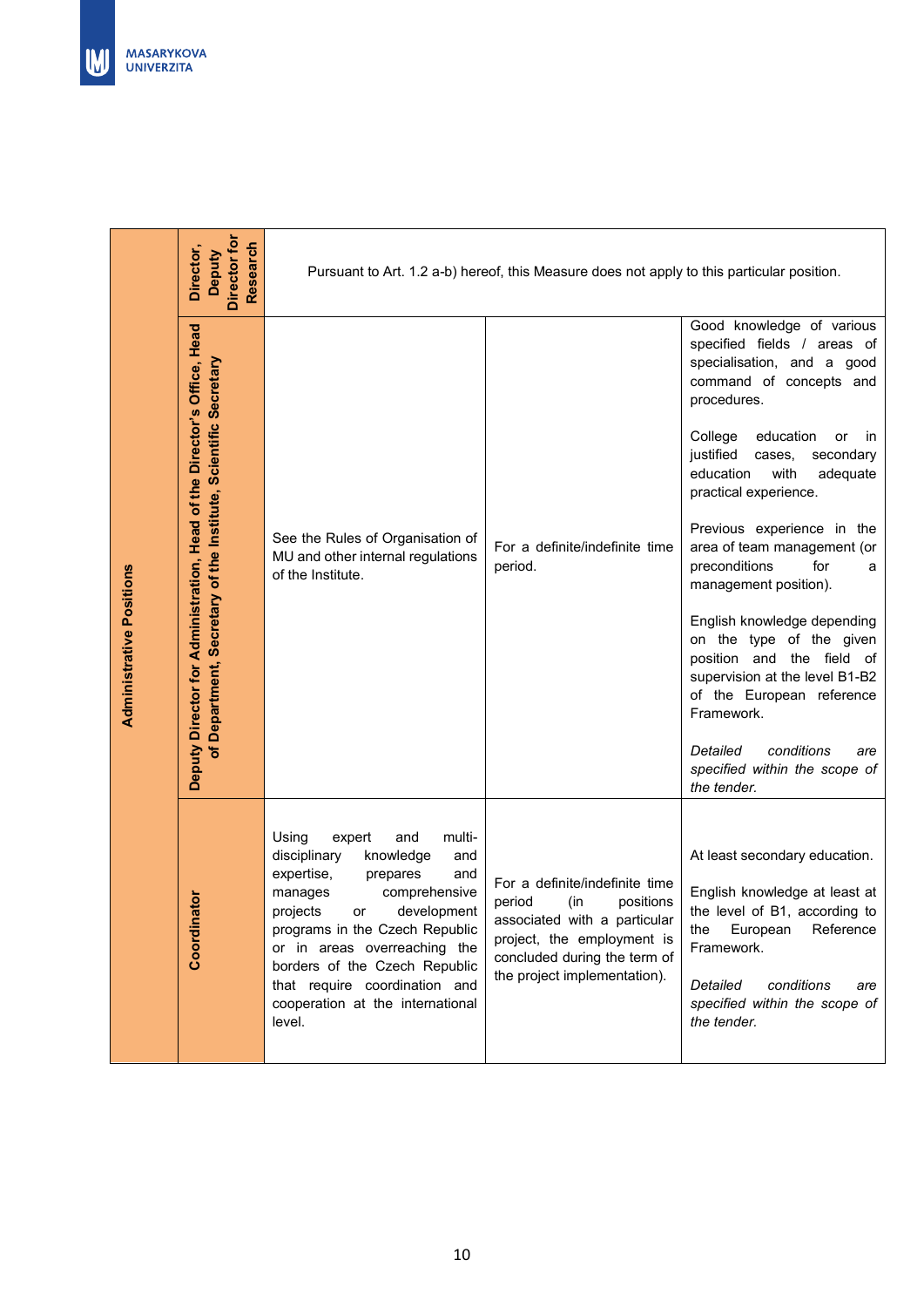|  | Manager, Specialist                            | Performs specialised activities<br>that are procedural, operational<br>or technical in nature that require<br>significant<br>expertise<br>and<br>experience.<br>Independently supervises<br>the<br>entrusted area, with the aim of<br>providing high-quality services<br>and expertise. | For a definite/indefinite time<br>period<br>(in<br>positions<br>associated with a particular<br>project, the employment is<br>concluded during the term of<br>the project implementation).            | At least secondary education.<br>English knowledge at least at<br>the level of B1, according to<br>European<br>Reference<br>the<br>Framework.<br>Detailed<br>conditions<br>are<br>specified within the scope of<br>the tender.                            |
|--|------------------------------------------------|-----------------------------------------------------------------------------------------------------------------------------------------------------------------------------------------------------------------------------------------------------------------------------------------|-------------------------------------------------------------------------------------------------------------------------------------------------------------------------------------------------------|-----------------------------------------------------------------------------------------------------------------------------------------------------------------------------------------------------------------------------------------------------------|
|  | <b>Administrator, Economist,</b><br>Accountant | Independently<br>performs<br>specialised activities that are<br>operational or administrative in<br>nature.<br>Analyses<br>problems,<br>and<br>proposes and adopts adequate<br>measures for their solutions.                                                                            | For a definite/indefinite time<br>period<br>(in<br>positions<br>associated with a particular<br>project, the employment is<br>concluded f during the term<br>of<br>the<br>project<br>implementation). | At least secondary education.<br>English knowledge depending<br>on the type of the given<br>position at least at the level A2<br>of the European reference<br>Framework.<br>Detailed<br>conditions<br>are<br>specified within the scope of<br>the tender. |
|  | Assistant                                      | Independently<br>performs<br>administrative or operational and<br>technical activities that require<br>practical experience. Provides<br>specialised and administrative<br>support<br>to<br>the<br>assigned<br>worksites.                                                               | For a definite/indefinite time<br>period<br>(in<br>positions<br>associated with a particular<br>project, the employment is<br>concluded during the term of<br>the project implementation).            | At least secondary education.<br>English knowledge depending<br>on the type of the given<br>position at least at the level A2<br>of the European reference<br>Framework.<br>Detailed<br>conditions<br>are<br>specified within the scope of<br>the tender. |